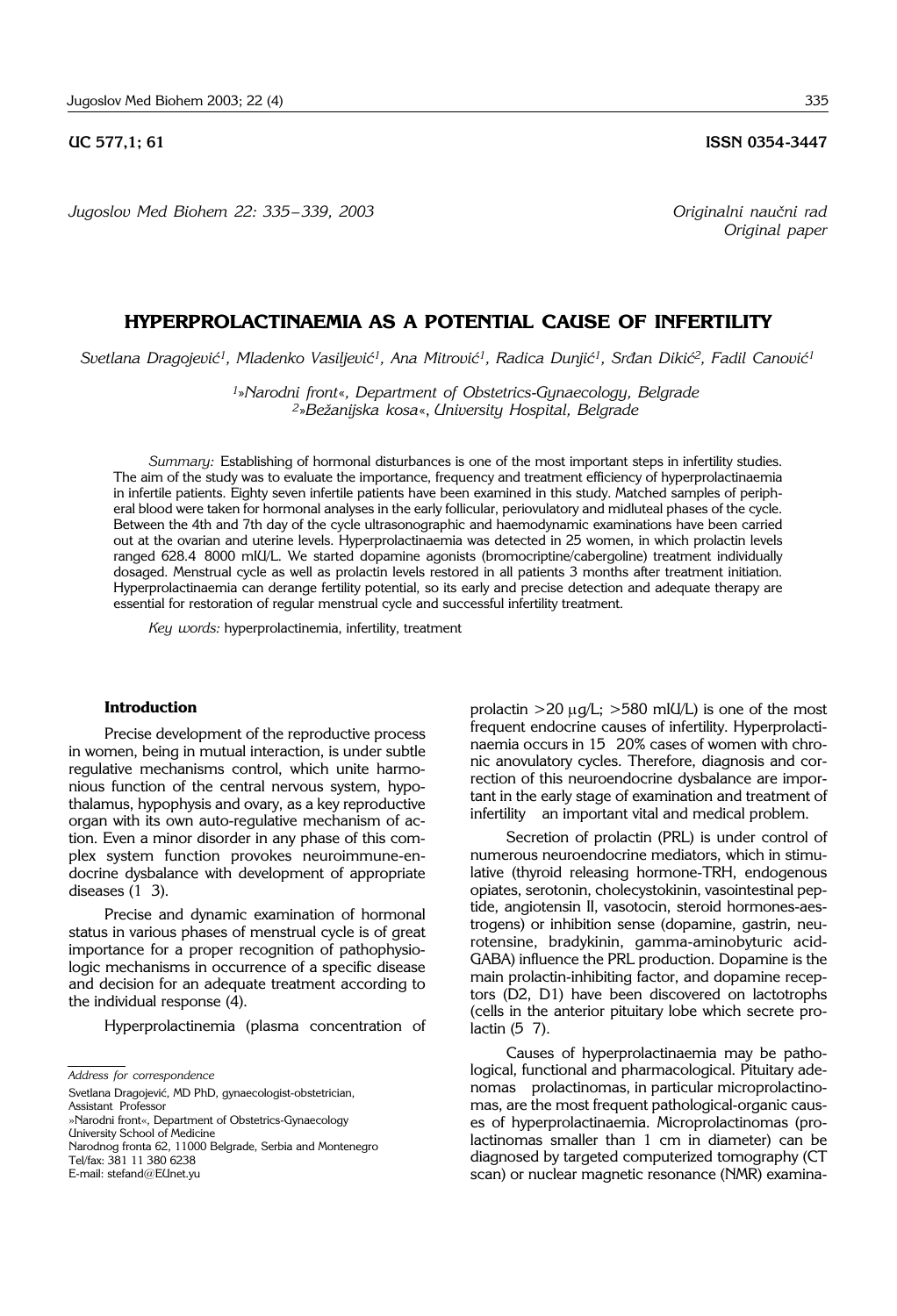tion of cellar region, as well as by appropriate dynamic stimulative and suppressive tests for examination of prolactin secretion (8 10).

The aim of the study was to evaluate the importance, frequency and treatment efficiency of hyperprolactinaemia in infertile patients.

#### **Material and Methods**

Eighty seven infertile patients have been examined in this study. Matched samples of peripheral blood were taken for hormonal analyses (Follicle Stimulating Hormone, FSH; Luteinizing Hormone, LH; aestradiol, E2; progesterone, Pg and prolactin, PRL, 3 times every 20 minutes) in the early follicular, periovulatory and midluteal phase of the cycle.

Plasma hormones (FSH, LH, aestradiol, progesterone and prolactin) were determined by MEIA method using ABBOTT reagents on AXYM. Microparticle enzyme immunoassay (MEIA) technology uses a solution of suspended, submicron sized latex particles to measure analytes. The particles are coated with a capture molecule specific for the analyte being measured. The effective surface area of microparticles increases assay kinetics and decreases assay incubation time. This permits MEIA assay to be completed in a shorter time than other immunoassays. Normal range for prolactin level is between 33.3 580.8 mIU/L.

Between the 4<sup>th</sup> and 7<sup>th</sup> day of the cycle the ordinary ultrasonographic and haemodynamic examinations by means of Color Doppler Ultrasonography (Aloca SSD 2000, vaginal probe-5MgHz) have been carried out at the ovarian and uterine levels.

The time period of individually used therapy (dopamine agonists: bromocriptine/cabergoline) in hyperprolactinaemic patients ranged from 3'12 months and over that period PRL levels as well as restoration of menstrual cycle was evaluated. The daily dose and the total received dose of medicine (bromocriptine) was calculated. The efficiency of therapy was estimated according to dose and duration of therapy.

The following statistical methods were used: one-Simple Kolmogorov-Smirnov test (for distribution testing), Wilcoxon's test (for testing of depending nonparametrical samples), and Person's and Spearmen's correlation (for testing of correlative association of the monitored variables) (4).

### **Results**

Hyperprolactinaemia was detected in 25 women and this group has been monitored. We found transitory hyperprolactinaemia only in periovulatory phase in 4/25 patients and hyperprolactinaemia only in midluteal phase in 6/25 patients. Only three cycles were ovulatory proved by hormonal, ultrasonographic and



Figure 1. Bar chart showing minimal (min), maximal (max) and mean values (mv) of prolactin levels before  $(\blacksquare)$  and after  $(\square)$  used bromocriptine therapy

haemodynamic parameters, but in cases of mild hyperprolactinaemia. Six patients were with amenorrhea and 12 were with oligomenorrhea. Presence of microprolactinoma was detected in 2 cases.

We started dopamine agonist treatment individually dosaged (bromocriptine: 2,5 ' 15 mg daily for 3 ' 12 months; or cabergoline in 5/25 patients: 0.25 ' 0.5mg twice a week for the same period ).

Value of prolactin before starting with the therapy ranged from minimum 628.4 mIU/L to maximum 8000 mIU/L with a mean value of prolactin in the monitored group from  $2306.9 \pm 1908.5$  mIU/L (MV $\pm$ SD). Prolactin value after the applied therapy ranged from 186.0 mIU/L to maximum 1022.0 mIU/L with a mean value of 473.3 ± 217.9 mIU/L *(Figure 1)*. In 77% of patients after the therapy, a normalization of prolactin value occurred, and disappearance of microprolactinoma was established during NMR examination.

A statistically important positive correlation (p<0.05) of prolactin value prior to beginning of treatment and duration of therapy had been noticed as well as a high statistically important correlation ( $p < 0.01$ ) of prolactin value prior to therapy and the completely received medicine dose during the therapy.

The time period of therapy ranged from 3 12 months, with a mean value of  $5.3 \pm 3.2$  months. In that period pregnancy was established in 12 patients (in 6 cases medications for ovulation induction were given). Menstrual cycle as well as PRL levels restored in all patients 3 months after treatment initiation.

The daily dose of the bromocriptine ranged from 5 15 mg with a mean value of  $7.5 \pm 3.5$  mg. The total received dose of medicine during the therapy ranged from 150 mg to maximum 4125 mg with a mean value of  $1294.3 \pm 1114.3$  mg. A high statisti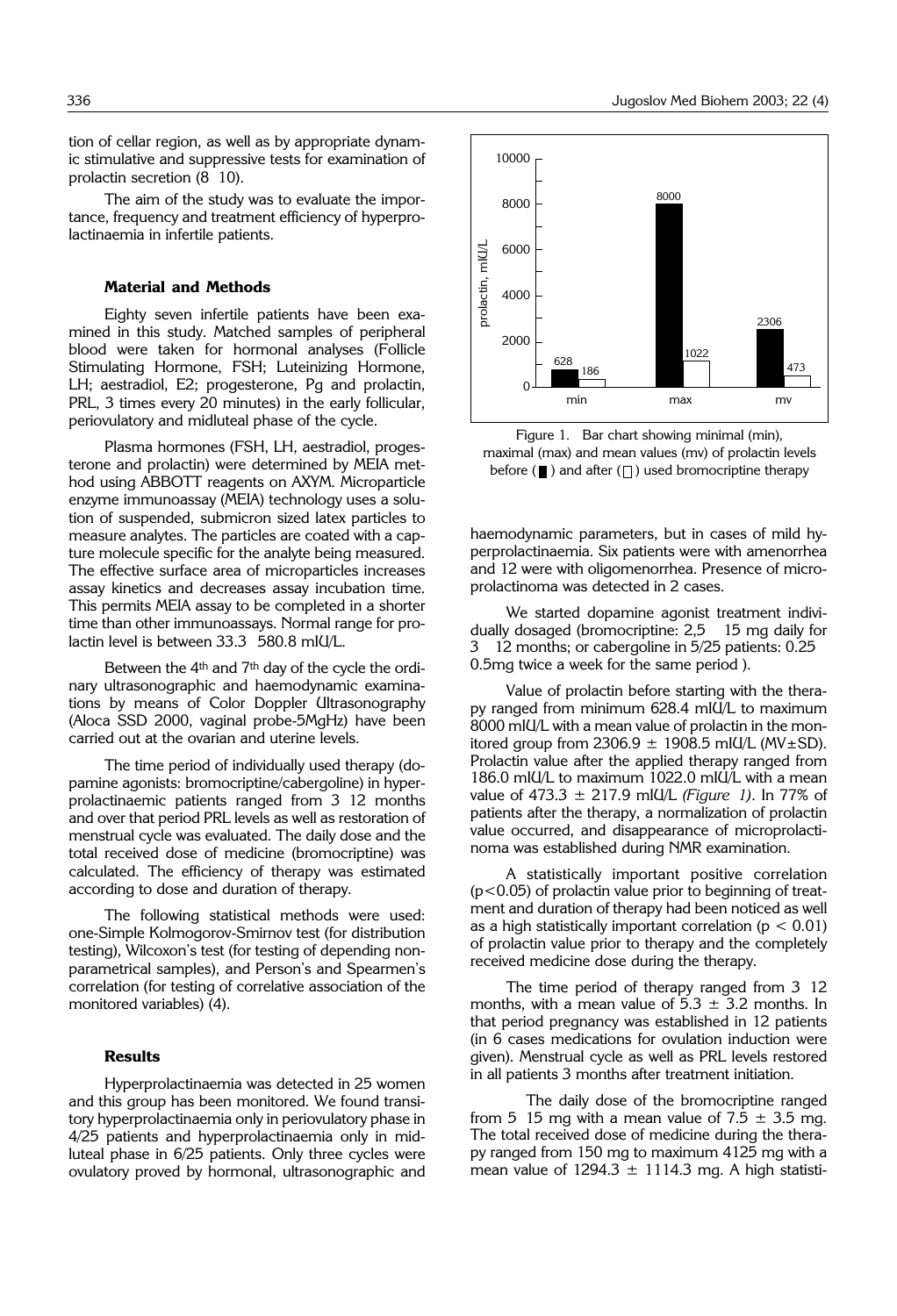cally important decrease in prolactin value  $(p<0.01)$ occurred after the therapy.

There is a negative correlation of prolactin value after the treatment with the duration of therapy as well as with a total daily dose of medicine and the total received dose of medicine during the therapy however without a statistical importance. Negative correlation indicates that the longer the therapy the prolactin value at the end of therapy was lower; the greater the daily dose the greater fall of prolactin, and the greater totally used dose during the therapy the greater fall of PRL.

## **Discussion**

According to many clinical and experimental researches, there are several hypothetical models in explanation of aetiology of hyperprolactinaemia (without or with presence of prolactinomas): reduction of inhibitory hypothalamic (dopaminergic) tonus, reduction of pituitary dopamine receptors, lack of intracellular inhibitory messenger system (post-receptor defect), and vascular anomalies or membrane defect of adenoma (4).

The most frequent symptoms and signs caused by increased secretion of prolactin, a hormone that in physiologic conditions controls lactation and inhibits the gonadotrophin effect in women, are: a disorder of menstrual cycle (anovulatory cycles, secondary amenorrhea, oligomenorrhea, dysmenorrhea, polymenorrhea) hyperprolactinaemia registered in 15 20% of cases; galactorrhea (can be, but has not to be, associated with hyperprolactinaemia, depending on concentration and sensitivity of PRL receptors in the breast being affected by steroid hormones) hyperprolactinaemia registered in 30 80% of cases; infertility hyperprolactinaemia registered in 20 30 % of infertile patients, and slowed-down or postponed puberty (primary amenorrhea) (11, 12).

Hyperprolactinaemia inhibits folicle growth and maturation and steroidogenesis at several levels:

- 1. Via a hypothalamus level, suppressing together with a consequent increased secretion of dopamine, secretion of gonadotrophin releasing hormone (GnRH);
- 2. At the ovarian level directly interfering with LH induced steroidogenesis and production of androgen in theca cells of internal follicle;
- 3. In the follicle granulosa cells supressing synthesis of aestrogen by inhibiting FSH induced aromatasa enzyme activities. Hypoestrogenaemia causes a reduced mitosis and differentiation of follicle granulosa cells as well as reduction of steroidogenesis potential in corpus luteum due to inadequate prepared follicle (13).

There are cases of idiopathic infertility with transitory pre-ovulation increase in prolactin secretion, which can have a negative impact on fertilization, implantation, embryogenesis and corpus luteum function (14).

The treatment of hyperprolactinaemia is directed towards elimination of the cause of increased prolactin secretion no more taking of certain medicine, correction of metabolic-endocrine state, or elimination of prolactinoma (15).

In the therapy of both functional and pathological hyperprolactinaemia caused by microprolactinoma, dopamine agonists from ergot derivatives have been indicated and effectively used, from which the most important are: bromocriptine, lisuride and cabergoline. Cabergoline belongs to dopaminergic ergoline preparations with prolonged normoprolactinaemic effect and more superior characteristics in comparison to most dopamine agonists with respect to establishing regular ovarian cycles, reduction of adenoma, establishing of fertility and better toleration (10, 16, 17).

Our findings agree with the results of other authors that early and prompt diagnosis of hyperprolactinaemia at the beginning of infertility examination as well as adequate and individualized dose and route of therapy (primarily with dopamine agonists) are successful in solving infertility problem in most of the cases (18 22).

In conclusion, the obtained data in this study indicate the necessity of: determining the initial dose of bromocriptine vis-a-vis prolactin values, with individual adjustment of the dose until the optimal dose has been reached; and control of prolactin value during the therapy with gradual diminishing of the daily dose of medicine in compliance with the fall of prolactin value to the maintenance dose or even a complete (gradual) cancellation of the therapy.

For an adequate follicle growth and maturation, fertilisation and implantation a balanced and timely synhronized production of hormones as well as paracrine ovarian and uterine factors are necessary. Hyperprolactinaemia can derange fertility potency, so its early detection and adequate treatment are essential for restoration of the menstrual cycle, better control of ovarian response during ovarian stimulation procedure and successful infertility management.

In future studies it is interesting to see how long the normal values of prolactin after stopping the therapy can be maintained and whether there is a connection with its initial values, duration of therapy and type and dose of the regimen.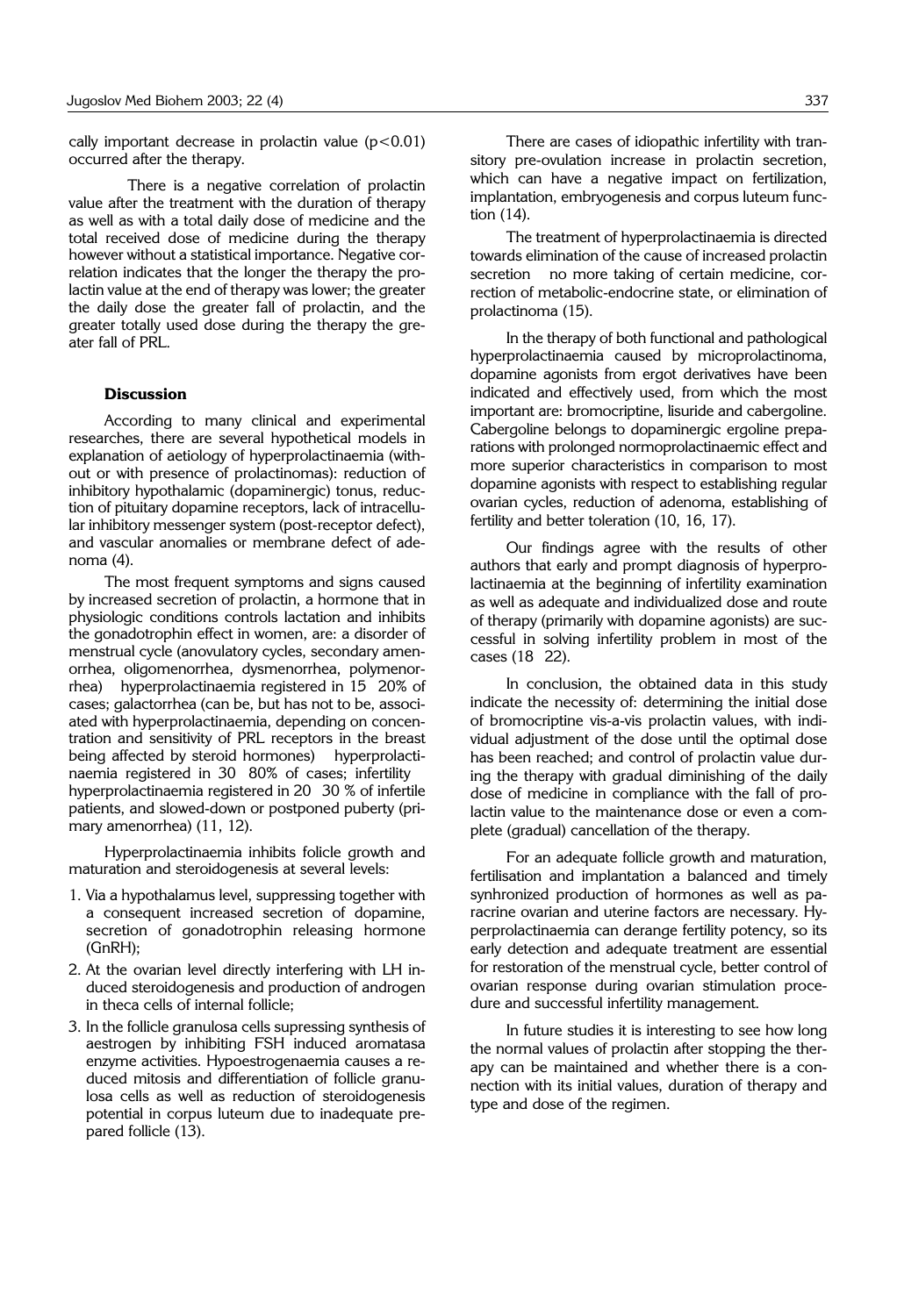# HIPERPROLAKTINEMIJA KAO POTENCIJALNI UZROK INFERTILITETA

Svetlana Dragojević<sup>1</sup>, Mladenko Vasiljević<sup>1</sup>, Ana Mitrović<sup>1</sup>, Radica Dunjić<sup>1</sup>, Srđan Dikić<sup>2</sup>, Fadil Canović<sup>1</sup>

*1Ginekolo{ko*-*aku{erska Klinika* »*Narodni front*«*, Beograd 2Univerzitetska bolnica* »*Be`anijska kosa*«*, Beograd*

Kratak sadržaj: Istraživanje hormonskih poremećaja je jedan od najvažnijih koraka u ispitivanju infertiliteta. Cilj ove studije je bio da se proceni značaj, učestalost i efikasnost lečenja stanja hiperprolaktinemije kod infertilnih pacijentkinja. Osamdeset sedam pacijentkinja je bilo ispitano u ovoj studiji. Odgovarajući uzorci periferne krvi su uzimani za hormonske analize u ranoj folikularnoj, periovulatornoj i midlutealnoj fazi ciklusa. Između 4. i 7. dana ciklusa ultrasonografska i hemodinamska ispitivanja su sprovedena na ovarijalnom i uterusnom nivou. Hiperprolaktinemija je detektovana kod 25 žena, kod kojih je nivo prolaktina bio između 628.4 8000 mIU/L. Započeta je terapija dopaminskim agonistima (bromokriptin/kabergolin), individualno dozirana. Menstrualna cikličnost, kao i nivoi prolaktina su se normalizovali kod svih pacijentkinja 3 meseca od početka terapije. Hiperprolaktinemija može da poremeti fertilni potencijal, te je njegova rana i precizna detekcija i adekvatna terapija veoma važna za uspostavljanje regularne menstrualne cikličnosti i uspešan tretman infertiliteta.

Ključne reči: hiperprolaktinemija, infertilitet, lečenje

## **References**

- 1. Andersson K, Fuxe K, Blake CA, et al. Central Dopamine Neurons as Regulators of Prolactin Secretion and as Targets for Prolactin Action. In: Tolis G, Stefanis C, Mountokalakis T, Labrie F, eds. Prolactin and Prolactinomas. New York: Raven Press, 1983: 43 56.
- 2. Porter JC, Reymond MJ, Kaur C. Secretion of Hypothalamic Dopamine into the Hypophysial Portal Vasculature. In: Tolis G, Stefanis C, Mountokalakis T, Labrie F, eds. Prolactin and Prolactinomas. New York: Raven Press, 1983: 71 81.
- 3. Peillon F. Functional hyperprolactinemia. Curr Ther Endocrinol Metab 1997; 6: 41 5.
- 4. Conner P, Fried G. Hyperprolactinemia; etiology, diagnosis and treatment alternatives. Acta Obstet Gynecol Scand 1998; 77 (3 Suppl): 249 62.
- 5. Davies PH. Drug related hyperprolactinaemia. Adverse Drug React Toxicol Rev 1997; 16 (2 Suppl): 83 '94.
- 6. Benker G, Jaspers C, Hausler G. Control of prolactin secretion. Klinische Wochenschrift 1990; 68:1157 67.
- 7. Tansey MJ, Schlechte JA. Pituitary production of prolactin and prolactin-suppressing drugs. Lupus 2001; 10 (10 Suppl): 660 4.
- 8. Schlechte JA. Prolactinoma. Curr Ther Endocrinol Metab 1997; 6: 45 7.
- 9. Gunn IR. Screening for macroprolactinaemia. Ann Clin Biochem 1997; 34 (6 Suppl): 701 4.
- 10. Biller BM. Hyperprolactinemia. Int J Fertil Womens Med 1999; 44 (2 Suppl): 74 7.
- 11. Speroff L. Amenorrhea. In: Speroff L, Glass RH, Kase NG, eds. Clinical Gynecological Endocrinology and In-

fertility. Baltimore, Maryland: Williams and Wilkins, 1989: 165 211.

- 12. Lino Y, Mori H. Galactorrhea. Nippon Rinsho 1997; 55 (11 Suppl): 2914 '9.
- 13. Adashi EY, Resnick CE, Prolactin as an inhibitor of granulosa cell luteinization: implications for hyperprolactinemia-associated luteal phase dysfunction. Fertil Steril 1987; 48: 131 140.
- 14. Huang K, Bonfigio TA, Muechler EK. Transient hyperprolactinemia in infertile women with luteal phase deficiency. Obstet Gynecol 1991; 78: 651' 7.
- 15. Philosophe R, Seibel MM. Novel approaches to the management of hyperprolactinaemia. Current Opinion in Obstetrics and Gynecology 1991; 3: 336 42.
- 16. Ferrari C, Parrachi A, Mattei AM, et al. Cabergoline in the long-term therapy of hyperprolactinemic disorders. Acta Endocrinol 1992: 126: 489 94.
- 17. Webster J, Piscitelli G, Polli A, et al. Dose-dependent suppression of serum prolactin by cabergoline in hyperprolactinaemia: a placebo controlled, double blind, multicentre study. Clin Endocrinol 1992; 32: 565 74.
- 18. Ricci G, Giolo E, Nucera G, Pozzobon C, De Seta F, Guashino S. Pregnancy in hyperprolactinemic infertile women treated with vaginal bromocriptine: report of two cases and review of the literature. Gynecol Obstet Invest 2001; 51 (4 Suppl): 266 70.
- 19. Papaleo E, Doldi N, De Santis L, Marelli G, Marsiglio E, Rofena S, et al. Cabergoline influences ovarian stimulation in hyperprolactinemic patients with polycystic ovary syndrome. Hum Reprod 2001; 16 (11 Suppl): 2263 6.
- 20. Touraine P, Plu-Bureau G, Beji C, Mauvais-Jarvis P, Kuttenn F. Long-term follow-up of 246 hyperprolactine-